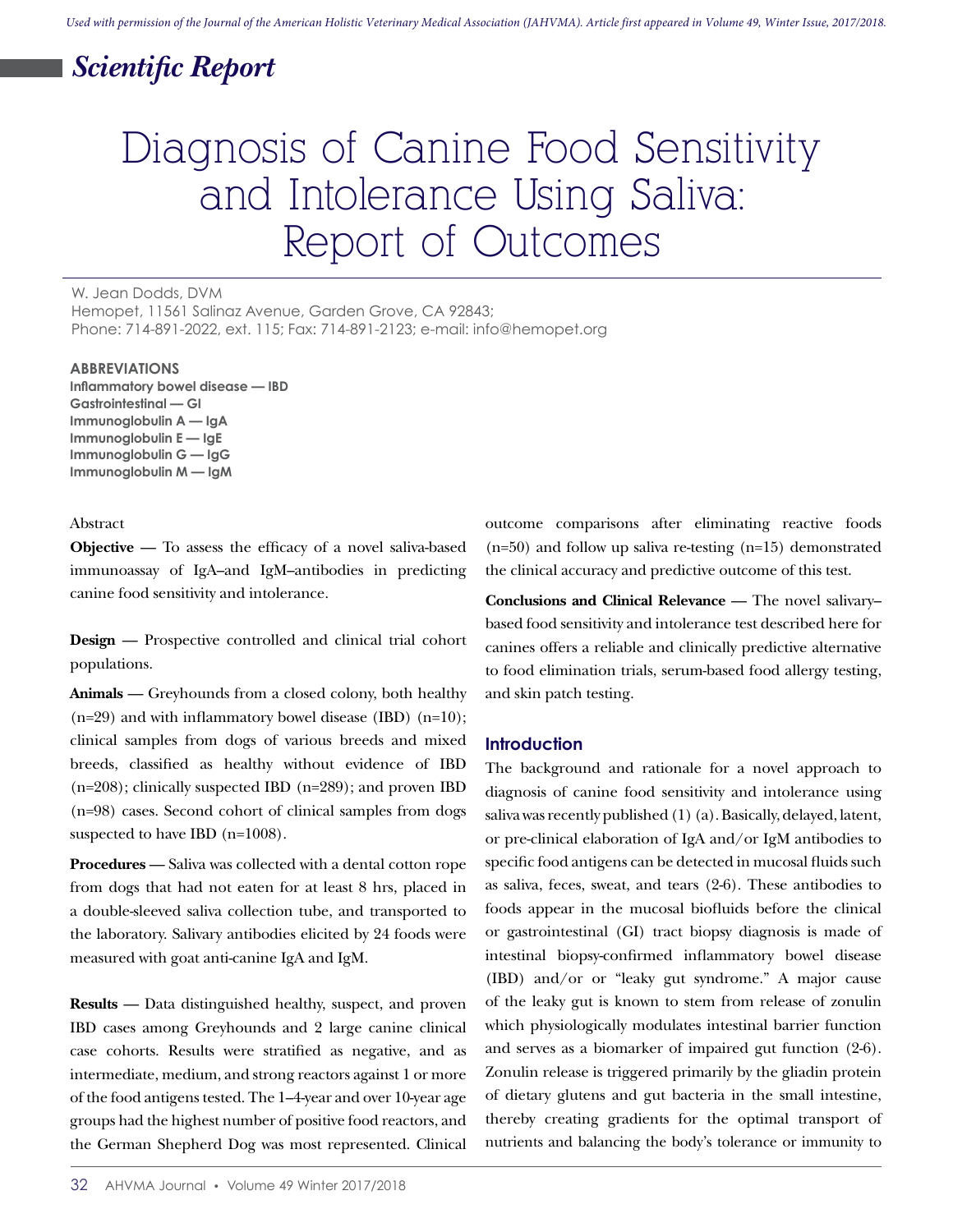external antigens, including foods (4). Frequently, IgA or IgM antibodies to food ingredients appear in saliva but are not detectable in serum (7). Salivary antibodies thus serve as an indication of a mucosal immune response and can be induced in people and animals without parallel antibodies being detected in serum (7–9). The same test is also available for cats and horses (1).

## **Materials and Methods Study Populations**

#### **Saliva Diagnostic Testing Clinical Validation Protocol**

**Healthy adult Greyhounds** (n=29) were adopted after retirement from the racing industry in Arizona, Oklahoma, and Texas. They were either neutered males or spayed females of similar adult age (2.5–5 years) and weight (25–35 kg [55–75 lbs] for females; 30–40 kg [65–90 lbs] for males). All had periodic general health examinations and laboratory screening profiles performed quarterly. Laboratory profiles checked CBC, chemistry profile, thyroid profile, vaccine titers, von Willebrand factor antigen, infectious disease screening, urinalysis, and fecal ova and parasites.

The Greyhounds live in the company's licensed, closed colony facility (Biologics License # 84), which is inspected annually by the California Department of Food & Agriculture; this inspection includes a review of the animal blood bank procedures and production program, animal welfare, and inspection of the animal care and laboratory facilities.

#### **Regular Diet**

All dogs at Hemopet are fed the same control diet, cereal kibble with some canned food (b). The food is given twice daily in pre-determined amounts to maintain ideal body weight.

## **Diet for Cohort Group with Food Sensitivity/Intolerance (n=10)**

Any resident Greyhound exhibiting 1 or more classical symptoms or signs of food sensitivity/intolerance (inflammatory bowel disease, diarrhea, constipation, flatulence, abdominal cramping, gastritis, anorexia or poor appetite, and/or low-grade chronic skin disease [folliculitis, pyoderma]) is fed novel protein source foods (c).

## **Initial Clinical Case Cohorts Tested Against 6 Purified Food Extracts**

The initial clinical trials involved veterinary clinics throughout the USA and Hemopet's resident rescued Greyhounds. There were 29 healthy control dogs and 81 dogs affected with chronic IBD and/or "leaky gut" syndrome; some cases also had pruritus. Subsequent expansion of these trials included a total of 595 cases (566 new cases plus the 29 healthy greyhounds): Healthy dogs without evidence of IBD  $(n=208,$  which included n=122 completely healthy and n=86 healthy with minor non–GI or non-pruritus issues), Suspected cases of IBD based upon the submitting veterinarian's clinical diagnosis (n= 289), and Proven cases by intestinal biopsy and/ or food elimination trials to have IBD (n=98).

*Sex*: There were 455 dogs described by their sex: 244 males and 211 females. Of the males, 195 were intact and 49 neutered; and of the females, 74 were intact and 137 were spayed.

*Diet*: Fifty dogs of the 566 total cases studied ate raw diets exclusively (Healthy=10; Suspect=34; Proven=6). The majority of dogs studied ate commercial kibbled cereal either dry or with some canned foods and treats. Five of the 6 proven IBD cases ate specialized prescription or homemade elimination diets containing novel proteins and treats.

## **Larger Clinical Case Cohort Tested Against 24 Purified Food Extracts**

Saliva samples submitted by veterinary clinics throughout North America plus some from Australia, Austria, Brazil, France, Germany, Italy, Hong Kong, Japan, Poland, Portugal, Switzerland, and the United Kingdom (n=1008) were tested against 24 affinity-purified (> 98% pure by molecular analysis) lyophilized food extracts (d) from the foods listed below.

The raw ELISA-based absorbance data measured to 4 decimal places and run in duplicate were averaged from each of the canine clinical trials and were then transformed from the ELISA O.D. readings into a readily understandable data set (units/mL). Known values of standards for each of the initial 6 and the eventual 24 purified food extracts were used to create a baseline standard curve for each of the canine IgA and IgM antibodies, and for each food allergen (i.e. a total of 48 standard curves).

Saliva was collected from either or both sides of the mouth onto the same simple dental cotton rope, 5 inches long by 3/8 inch diameter (e). The saliva-soaked cotton rope was placed in the inner plastic tube of a special double-sleeved collection tube (f), and the tube was capped and taped for additional security while in transit. The samples were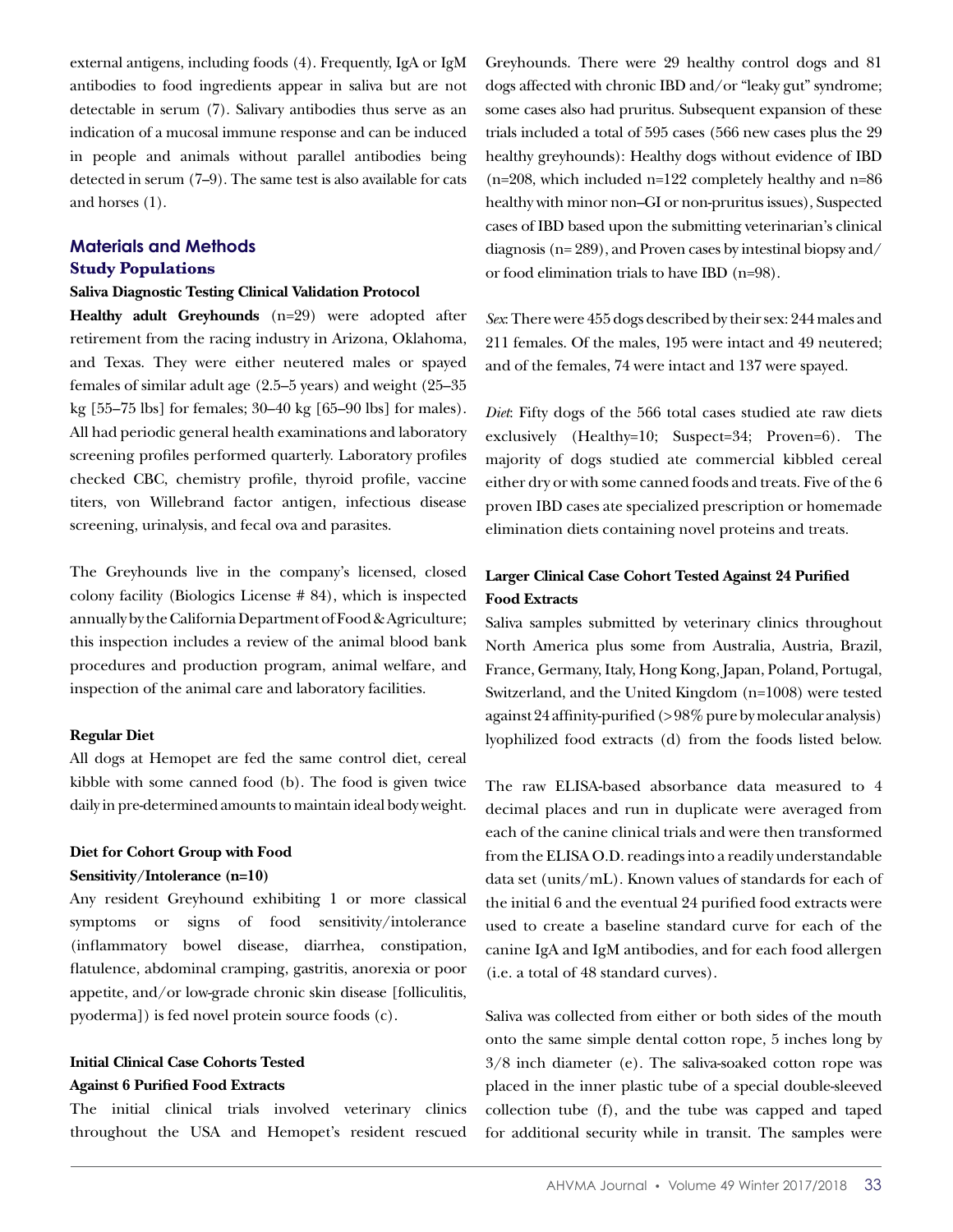then shipped by regular or Air Mail post to the Hemopet laboratory for testing. Saliva samples were stable for at least 30 days in this sealed tube system, as established by mailing samples nationally and internationally from and to Hemopet. After centrifugation, the saliva samples could be tested immediately, refrigerated for up to 30 days, or frozen at -20 º C for later assay; in-house quality control testing of these 3 storage temperatures gave comparable results. For the initial parallel studies comparing results for saliva and serum from Hemopet's resident Greyhounds (n=39; 29 healthy, 10 with IBD), both saliva and blood samples (6 mL whole blood) were collected. After clotting, the serum  $\sim 2.5$ mL) was harvested and used for parallel food antigen testing using serum anti–IgG.

#### **Saliva and Blood Collection**

Each of the clinical validation and clinical study cohort dogs had saliva collected with the dental cotton rope. This rope allowed for collection of up to 2 mL of saliva.

#### **Test Methodology**

Assays for Salivary anti-IgA and anti-IgM, and Serum anti-IgG were performed using the specific ELISA Food Antigen– Coated Plates containing the 24 affinity-purified food antigens manufactured for this purpose (g). Standard ELISA methodology using a robotic immunoassay autoanalyzer (Tecan [h]) was applied to each of the custom-made food antigen-coated plates. The food antigens were: barley, beef, chicken, corn, duck, egg (hen), lamb, lentil, millet, milk (cow), oatmeal, peanut, pork, potato, quinoa, rabbit, rice, salmon, soy, sweet potato, turkey, venison, wheat, and white-colored fish.

Each of the sealed, refrigerated 96 well ELISA food antigen– coated plates was tested in turn, in duplicate, along with the diluent buffer blanks.

Three antibody conjugates were used purified goat anti– dog IgA, goat anti-dog IgG1, and goat anti–dog IgM, all conjugated to alkaline phosphatase (i).

Quality control was performed by the addition of serum or saliva with low, medium, and high titers of antibodies. In addition, plates were studied for the detection of previously established non-specific reactions to the microwell plates. Without the addition of serum or saliva, the plates underwent the complete ELISA procedure to verify that there was no evidence of nonspecific binding. The plates were stored refrigerated.

#### **Analysis of Results**

Results were analyzed initially as a Panel of 6 antigens, and then subsequently as 2 Panels of 12 antigens each. Calibration 18 graphs for anti-canine IgG in serum and anti–canine IgA + IgM in saliva were obtained from the O.D. values resulting from 14 the blank and negative reactor control samples. The O.D. 12 readings were then converted to units/ml. The concentration 10 readings were then converted to units/ml. I he concentration<br>values of anti-canine IgG, IgA, or IgM were compiled for the initial and subsequent sets of dietary antigens for each healthy 6 control dog and canine patient. The degrees of food reactivity 4 were determined from the calibration slopes measured for each of the 24 foods tested and were then converted to units/ 2 mL for ease of reporting and comprehension (see examples of standard curves in Figure 1). The O.D. values of the duplicate assays for both anti–IgA and anti–IgM were considered acceptable if the coefficient of variation (CV) was not more se of reporting and comprehension (see examples o





**Figure 1b. Nutriscan Standard Dilution Curve for Potato with IgM**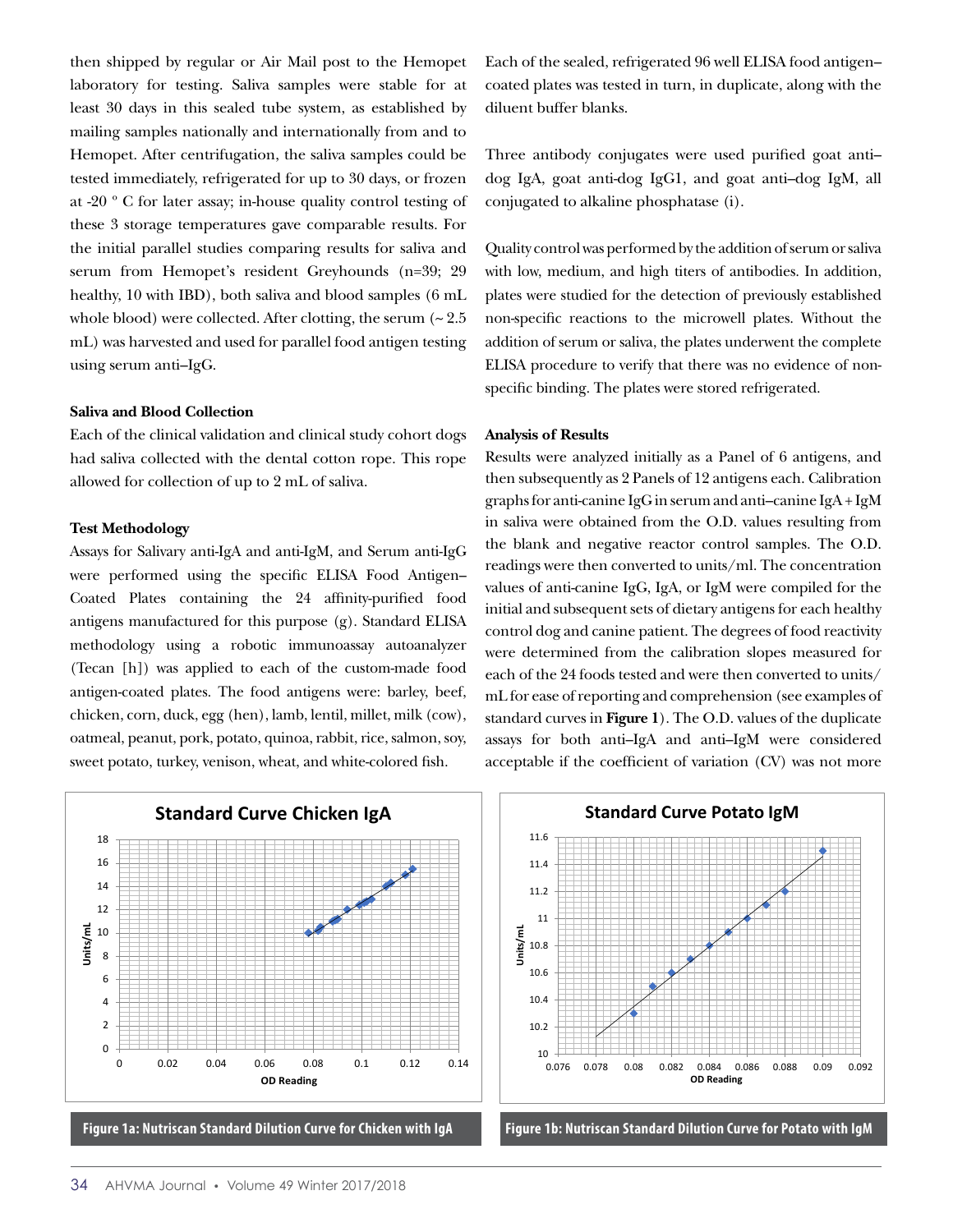than 15% between duplicates (most duplicates had CVs below 5%; any samples with values above 15% were repeated). The sensitivity and specificity of the assay were 95.5% (range 93– 99) and 70.7% (range 69–72%), respectively. The likelihood ratios ranged from 3.08-5.30% for positive ratios and 0.63– 0.65% for the negative ratios (10).

Samples that tested below the 0.63% negative likelihood ratio cut-off level were clearly negative. Values at or above the 5.30% positive likelihood ratio cut–off level showed varying degrees of reactivity to the foods tested. Because low level antibody concentrations at or just above the cut-off amount of 10 units/mL included some mild or equivocal reactor cases, the lower limit was set at 10 units/mL to avoid the potential misclassification of weak (equivocal) samples as being truly positive. In such cases, the recommendation was made to retest the dog's saliva in 4-6 months. Thus, a 10–11.4 units/mL amount was set as the range for a weak degree of food sensitivity (clinical significance unclear, if any); and any level at or above 11.5 units/mL indicated a

positive reaction. The positive reaction was then further classified by degree as being borderline, intermediate, medium, or strong food sensitivity. This classification paralleled what is typically used for food sensitivity testing of humans in Europe (d).

Statistical analyses of results were determined using the standard statistical paired t test formulas on Microsoft Excel.

## **Results**

In the initial clinical validation trials involving 29 healthy Greyhounds and 10 with IBD, anti-IgA and anti–IgM food reactivities were recorded to a varying degree in saliva for the 6 foods tested (beef, corn, cow milk, hen egg, soy and wheat; data not shown). By contrast, none of these dogs had detectable anti-IgG levels with any of the 6 foods tested.

**Table 1** shows a typical patient report and illustrates the varying levels of food reactivities for the IgA and IgM antibodies of 24 different foods.

| Table 1. Sample Patient Report for Saliva-Based Food Sensitivity Test with 24 Food Antigens |                         |                           |                                   |                      |                  |  |  |  |
|---------------------------------------------------------------------------------------------|-------------------------|---------------------------|-----------------------------------|----------------------|------------------|--|--|--|
| <b>Accession No.</b>                                                                        | <b>Doctor</b>           | <b>Owner</b>              |                                   | <b>Pet Name</b>      | <b>Received</b>  |  |  |  |
| <b>Test 00116</b>                                                                           | <b>Sample Report</b>    | <b>Sample Report</b>      |                                   | <b>Sample Report</b> | 10/21/13         |  |  |  |
| Species                                                                                     | <b>Breed</b>            | Sex                       | Weight                            | Pet Age              | Reported         |  |  |  |
| Canine                                                                                      | <b>Golden Retriever</b> | <b>FS</b>                 | 45 Lbs                            | 5 Yrs                | 10/31/13         |  |  |  |
| Diet                                                                                        | <b>Medication</b>       | <b>Thyroid Medication</b> | How much medication?              | How Often?           | Post Pill Timing |  |  |  |
| Raw diet                                                                                    | None                    | N <sub>o</sub>            |                                   |                      |                  |  |  |  |
| <b>Test Requested</b>                                                                       |                         | <b>Result</b>             | <b>Remark</b>                     | <b>General Range</b> | <b>Units</b>     |  |  |  |
| Beef Salivary IgA                                                                           |                         | 9.500                     | <b>Negative Reaction</b>          | < 10                 | U/mL             |  |  |  |
| <b>Beef Salivary IgM</b>                                                                    |                         | 8.125                     | <b>Negative Reaction</b>          | < 10                 | U/mL             |  |  |  |
| Chicken Salivary IgA                                                                        |                         | 15.698                    | <b>Strong reaction; Avoid</b>     | < 10                 | U/mL             |  |  |  |
| Chicken Salivary IgM                                                                        |                         | 15.524                    | <b>Strong reaction; Avoid</b>     | < 10                 | U/ml             |  |  |  |
| Corn Salivary IgA                                                                           |                         | 8.256                     | <b>Negative Reaction</b>          | < 10                 | U/mL             |  |  |  |
| Corn Salivary IgM                                                                           |                         | 9.635                     | <b>Negative Reaction</b>          | < 10                 | U/mL             |  |  |  |
| Duck Salivary IgA                                                                           |                         | 7.456                     | <b>Negative Reaction</b>          | < 10                 | U/mL             |  |  |  |
| Duck Salivary IgM                                                                           |                         | 6.963                     | <b>Negative Reaction</b>          | < 10                 | U/mL             |  |  |  |
| Lamb Salivary IgA                                                                           |                         | 6.235                     | <b>Negative Reaction</b>          | < 10                 | U/mL             |  |  |  |
| Lamb Salivary IgM                                                                           |                         | 4.653                     | <b>Negative Reaction</b>          | $<10$                | U/mL             |  |  |  |
| Milk Salivary IgA                                                                           |                         | 8.563                     | <b>Negative Reaction</b>          | $<10$                | U/ml             |  |  |  |
| Milk Salivary IgM                                                                           |                         | 8.523                     | <b>Negative Reaction</b>          | < 10                 | U/mL             |  |  |  |
| Pork IgA                                                                                    |                         | 9.636                     | <b>Negative Reaction</b>          | < 10                 | U/mL             |  |  |  |
| Pork IgM                                                                                    |                         | 9.356                     | <b>Negative Reaction</b>          | < 10                 | U/ml             |  |  |  |
| Soy Salivary IgA                                                                            |                         | 7.562                     | <b>Negative Reaction</b>          | < 10                 | U/mL             |  |  |  |
| Soy Salivary IgM                                                                            | 6.235                   |                           | <b>Negative Reaction</b>          |                      | U/mL             |  |  |  |
| Turkey Salivary IgA                                                                         | 11.569                  |                           | <b>Borderline Reaction; Avoid</b> | < 10                 | U/ml             |  |  |  |
| <b>Turkey Salivary IgM</b>                                                                  |                         | 12.375                    | Intermediate reaction, Avoid      | $<10$                | U/ml             |  |  |  |
| Venison Salivary IgA                                                                        |                         | 8.522                     | <b>Negative Reaction</b>          | $<10$                | U/mL             |  |  |  |
| Venison Salivary IgM                                                                        |                         | 7.563                     | <b>Negative Reaction</b>          | < 10                 | U/mL             |  |  |  |

*Table continued on page 36.*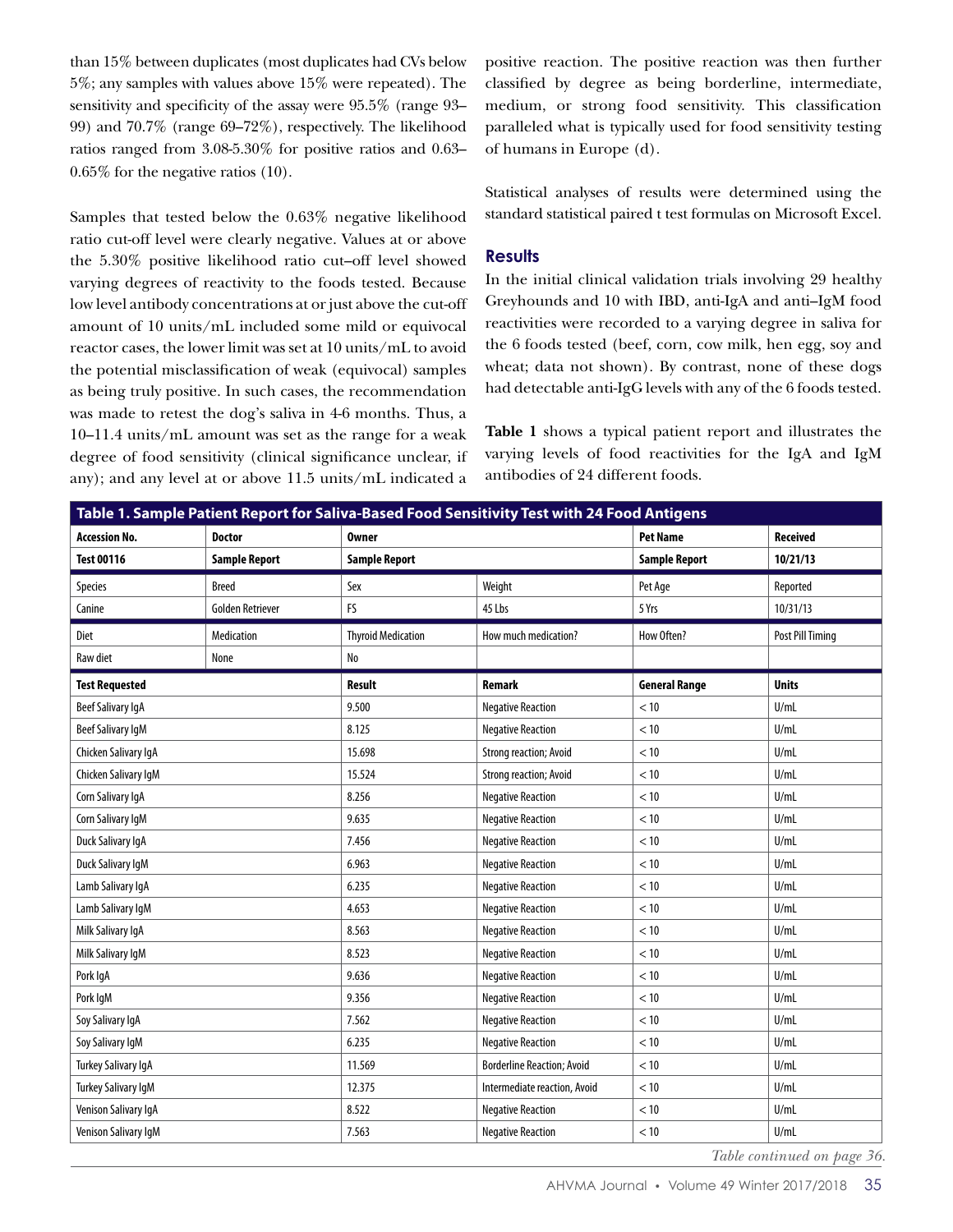| Table 1. Sample Patient Report for Saliva-Based Food Sensitivity Test with 24 Food Antigens - CONTINUED |                         |                           |                              |                      |                  |  |  |  |  |
|---------------------------------------------------------------------------------------------------------|-------------------------|---------------------------|------------------------------|----------------------|------------------|--|--|--|--|
| Accession No.                                                                                           | <b>Doctor</b>           | <b>Owner</b>              |                              | <b>Pet Name</b>      | Received         |  |  |  |  |
| <b>Test 00116</b>                                                                                       | <b>Sample Report</b>    | <b>Sample Report</b>      |                              | <b>Sample Report</b> | 10/21/13         |  |  |  |  |
| <b>Species</b>                                                                                          | <b>Breed</b>            | Sex                       | Weight                       | Pet Age              | Reported         |  |  |  |  |
| Canine                                                                                                  | <b>Golden Retriever</b> | FS                        | 45 Lbs                       | 5 Yrs                | 10/31/13         |  |  |  |  |
| <b>Diet</b>                                                                                             | Medication              | <b>Thyroid Medication</b> | How much medication?         | How Often?           | Post Pill Timing |  |  |  |  |
| Raw diet                                                                                                | None                    | No                        |                              |                      |                  |  |  |  |  |
| Reason for testing: food intolerance, scratching, soft stool                                            |                         |                           |                              |                      |                  |  |  |  |  |
| <b>Test Requested</b>                                                                                   |                         | <b>Result</b>             | Remark                       | <b>General Range</b> | <b>Units</b>     |  |  |  |  |
| Wheat Salivary IgA                                                                                      |                         | 7.652                     | <b>Negative Reaction</b>     | < 10                 | U/ml             |  |  |  |  |
| <b>Wheat Salivary IgM</b>                                                                               |                         | 9.500                     | <b>Negative Reaction</b>     | < 10                 | U/ml             |  |  |  |  |
| White Fish Salivary IgA                                                                                 |                         | 8.248                     | <b>Negative Reaction</b>     | < 10                 | U/mL             |  |  |  |  |
| White Fish Salivary IgM                                                                                 |                         | 7.256                     | <b>Negative Reaction</b>     | < 10                 | U/mL             |  |  |  |  |
| <b>Barley Salivary IgA</b>                                                                              |                         | 7.125                     | <b>Negative Reaction</b>     | < 10                 | U/ml             |  |  |  |  |
| <b>Barley Salivary IgM</b>                                                                              |                         | 6.359                     | <b>Negative Reaction</b>     | < 10                 | U/ml             |  |  |  |  |
| Egg Salivary IgA                                                                                        |                         | 7.974                     | <b>Negative Reaction</b>     | < 10                 | U/mL             |  |  |  |  |
| Egg Salivary IgM                                                                                        |                         | 8.252                     | <b>Negative Reaction</b>     | < 10                 | U/mL             |  |  |  |  |
| Lentil Salivary IgA                                                                                     |                         | 7.154                     | <b>Negative Reaction</b>     | < 10                 | U/mL             |  |  |  |  |
| Lentil Salivary IgM                                                                                     |                         | 5.235                     | <b>Negative Reaction</b>     | < 10                 | U/ml             |  |  |  |  |
| Millet Salivary IgA                                                                                     |                         | 9.256                     | <b>Negative Reaction</b>     | < 10                 | U/ml             |  |  |  |  |
| Millet Salivary IgM                                                                                     |                         | 10.254                    | <b>Weak Reaction</b>         | < 10                 | U/ml             |  |  |  |  |
| Oatmeal Salivary IgA                                                                                    |                         | 12.356                    | Intermediate reaction, Avoid | < 10                 | U/mL             |  |  |  |  |
| Oatmeal Salivary IgM                                                                                    |                         | 12.457                    | Intermediate reaction, Avoid | < 10                 | U/ml             |  |  |  |  |
| Peanut Salivary IgA                                                                                     |                         | 7.281                     | <b>Negative Reaction</b>     | < 10                 | U/ml             |  |  |  |  |
| Peanut Salivary IgM                                                                                     |                         | 8.643                     | <b>Negative Reaction</b>     | < 10                 | U/mL             |  |  |  |  |
| Potato Salivary IgA                                                                                     |                         | 10.120                    | <b>Weak Reaction</b>         | < 10                 | U/ml             |  |  |  |  |
| Potato Salivary IgM                                                                                     |                         | 9.625                     | <b>Negative Reaction</b>     | < 10                 | U/mL             |  |  |  |  |
| Quinoa Salivary IgA                                                                                     |                         | 9.365                     | <b>Negative Reaction</b>     | < 10                 | U/ml             |  |  |  |  |
| Quinoa Salivary IgM                                                                                     |                         | 8.453                     | <b>Negative Reaction</b>     | < 10                 | U/mL             |  |  |  |  |
| Rabbit Salivary IgA                                                                                     |                         | 5.423                     | <b>Negative Reaction</b>     | < 10                 | U/ml             |  |  |  |  |
| Rabbit Salivary IgM                                                                                     |                         | 4.536                     | <b>Negative Reaction</b>     | < 10                 | U/mL             |  |  |  |  |
| Rice Salivary IgA                                                                                       |                         | 8.451                     | <b>Negative Reaction</b>     | < 10                 | U/mL             |  |  |  |  |
| Rice Salivary IgM                                                                                       |                         | 8.263                     | <b>Negative Reaction</b>     | < 10                 | U/mL             |  |  |  |  |
| Salmon Salivary IgA                                                                                     |                         | 11.258                    | <b>Weak Reaction</b>         | $<10\,$              | U/ml             |  |  |  |  |
| Salmon Salivary IgM                                                                                     |                         | 14.653                    | Medium Reaction; Avoid       | $<10$                | U/mL             |  |  |  |  |
| Sweet Potato IgA                                                                                        |                         | 7.124                     | <b>Negative Reaction</b>     | < 10                 | U/mL             |  |  |  |  |
| Sweet Potato IgM                                                                                        |                         | 8.364                     | <b>Negative Reaction</b>     | $<10$                | U/mL             |  |  |  |  |

#### **RECOMMENDATIONS**

Food reactions were seen to: Chicken, Turkey, Oatmeal and Salmon. **A strong reaction was present for Chicken.** 

Please avoid feeding these foods.

**Interpretation**: Pet should avoid food or treats containing ingredient(s) showing results of 11.5 or greater.

Recommend rechecking salivary food sensitivity or intolerance levels every 6-12 months.

## **Degree of reactivity:**

<10 U/mL indicates a normal food antigen tolerance level = negative result.

10-11.4 U/mL indicates a weak reaction; clinical significance unclear

11.5-11.9 U/mL indicates an borderline reaction

12-12.9 U/mL indicates an intermediate reaction

13-14.9 U/mL indicates a medium reaction

>/= 15 U/mL indicates a strong reaction

Differences between antibodies to IgA and IgM: Antibodies to IgA measure the secretory immunity from body secretions (tears, saliva, feces, urogenital tract). They act as a mechanical barrier or the "first line of defense" to help protect the bowel from invasion by foreign substances, infectious agents, chemicals, and certain foods that it cannot or poorly tolerate. Antibodies to IgM measure the body's primary immune response to a recent exposure within the last 6 months or so (e.g. to a certain food ingredient).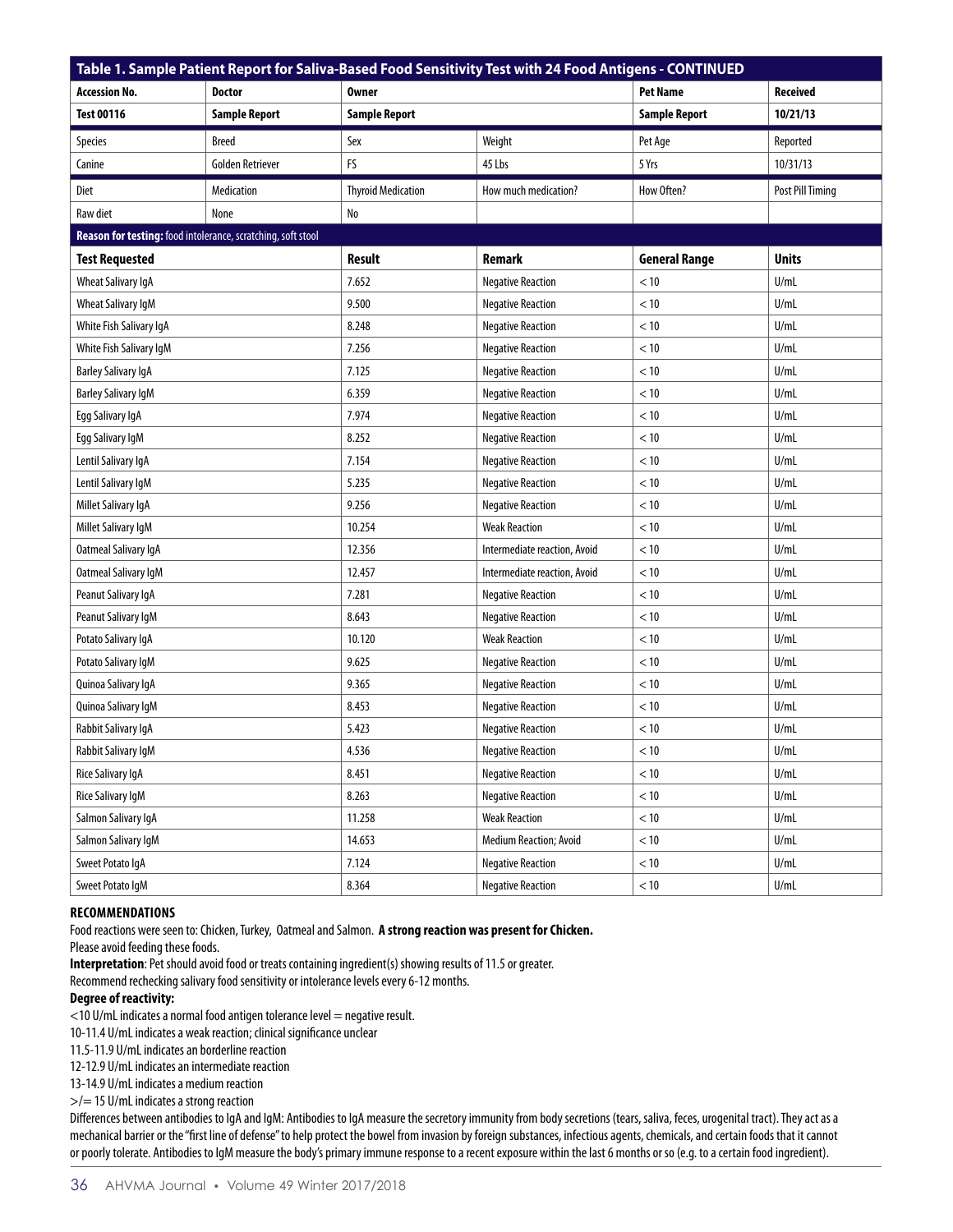**Table 2** summarizes the age and health status for food sensitivity of 345 dogs from the initial 566 clinical case cohort (ages for the remaining cases were either not stated or unknown). The data show that most of the healthy dogs were between 1–2 yrs of age with 2–3 yrs being the next highest age group. For the suspect IBD cases, most of the dogs were between 1–4 yrs of age or over 10 yrs old, whereas in the proven IBD cases, most dogs were over 10 yrs of age.

| Table 2. Summary of 345 Cases by Age and Health<br><b>Status for Food Sensitivity</b> |                                          |                |                |               |  |  |  |  |
|---------------------------------------------------------------------------------------|------------------------------------------|----------------|----------------|---------------|--|--|--|--|
|                                                                                       | <b>Heath Status for Food Sensitivity</b> |                |                |               |  |  |  |  |
| Age (yrs)                                                                             | <b>Healthy</b>                           | <b>Suspect</b> | Proven         | <b>Totals</b> |  |  |  |  |
|                                                                                       | $n = 103$                                | $n = 165$      | $n = 77$       |               |  |  |  |  |
| < 1                                                                                   | 3                                        | 9              | 2              | 14            |  |  |  |  |
| $1 - 2$                                                                               | 28                                       | 30             | 8              | 66            |  |  |  |  |
| $2 - 3$                                                                               | 16                                       | 27             | 6              | 49            |  |  |  |  |
| $3-4$                                                                                 | 10                                       | 20             | $\overline{7}$ | 37            |  |  |  |  |
| $4 - 5$                                                                               | 8                                        | 11             | $\overline{7}$ | 26            |  |  |  |  |
| $5 - 6$                                                                               | 9                                        | 12             | 4              | 25            |  |  |  |  |
| $6 - 7$                                                                               | 3                                        | 12             | 6              | 21            |  |  |  |  |
| $7 - 8$                                                                               | 3                                        | 11             | $\overline{7}$ | 21            |  |  |  |  |
| $8 - 9$                                                                               | 5                                        | 5              | 8              | 18            |  |  |  |  |
| $9 - 10$                                                                              | 8                                        | 4              | 5              | 17            |  |  |  |  |
| >10                                                                                   | 10                                       | 24             | 17             | 51            |  |  |  |  |

**Table 3** summarizes the breed type of 420 dogs from the initial 566 clinical case cohort (breeds for the remaining cases were unknown). The highest number of cases were in breeds stated on the submission form (111 cases), or in miscellaneous breeds where there were fewer than 10 cases each (99). The German Shepherd Dog had more cases (48) than any other affected breed, and 13 of them were of the white German Shepherd variety. Golden Retrievers (32) ranked second, followed by Labrador Retrievers (22) and mixed breeds (20). There were also 39 Hemopet Greyhounds included in the study. The data for the larger second clinical case cohort (n=1008) showed no differences between the intermediate, medium, and strong anti-IgA or anti-IgM antibody reactivity levels for the following food antigens: lamb, oatmeal, potato, quinoa, rabbit, turkey, wheat, or white-colored fish, so these data were combined for further analyses. For other food antigens, namely barley, beef, hen egg, and venison, anti-IgA reactivity levels were observed higher than those of anti-IgM. Similarly, for the food antigens chicken, corn, cow milk, millet, peanut, rice, and soy, anti-IgM reactivity levels were observed higher than those of anti-IgA.



The ONLY professional association for veterinary botanical medicine - our members are the best informed in the field!

## Members enjoy the following:

- Interactive and informative listserv
- · Professional journal
- · Herbal wiki (a Wikipedia for herbs)
- Professional listing in our online referrals list
- . Helpful and hard-to-find client handouts
- · Discounts on specialized CE
- Ecotours to exotic locales

Integrating science and tradition . Expanding treatment options **\* Providing professional herbal resources** 

# **VBMA.org** | Office@VBMA.org

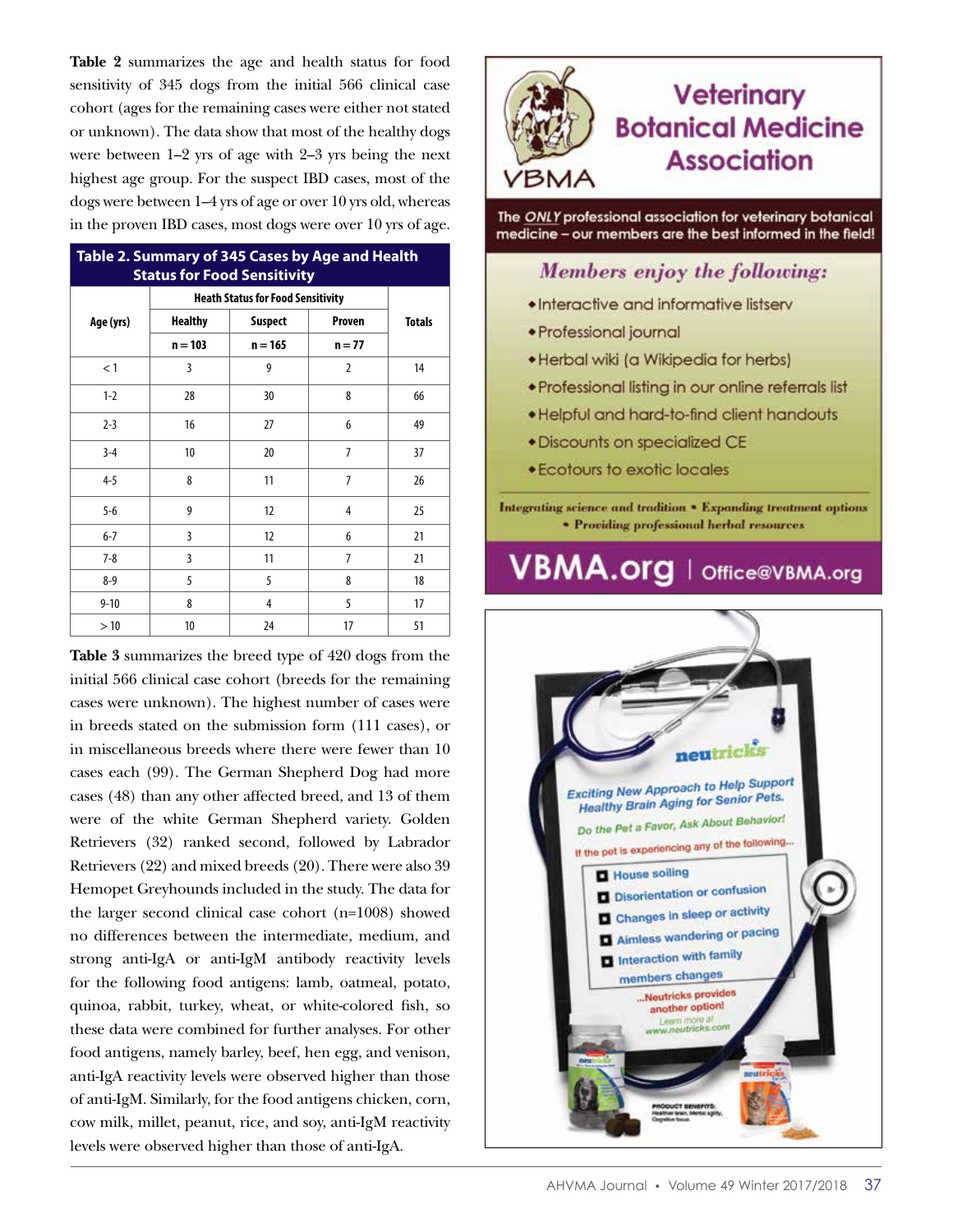| Table 3. Summary of 420 Cases Tested by Breed |                        |  |  |  |  |  |  |
|-----------------------------------------------|------------------------|--|--|--|--|--|--|
| Breed                                         | <b>Number of Cases</b> |  |  |  |  |  |  |
| <b>Breed Not Stated</b>                       | 111                    |  |  |  |  |  |  |
| German Shepherd Dog [13 = White GSD]          | 48                     |  |  |  |  |  |  |
| <b>Golden Retrievers</b>                      | 32                     |  |  |  |  |  |  |
| <b>Labrador Retrievers</b>                    | 22                     |  |  |  |  |  |  |
| <b>Mixed Breed</b>                            | 20                     |  |  |  |  |  |  |
| Bernese Mountain Dog                          | 14                     |  |  |  |  |  |  |
| <b>Standard Poodle</b>                        | 14                     |  |  |  |  |  |  |
| Doberman Pinscher                             | 11                     |  |  |  |  |  |  |
| <b>German Shorthaired Pointer</b>             | 10                     |  |  |  |  |  |  |
| Greyhounds (pre-selected, Hemopet)            | 39                     |  |  |  |  |  |  |
| Miscellaneous Breeds (less than 10 cases)     | 99                     |  |  |  |  |  |  |

The intermediate, medium, and strong anti-IgA or anti-IgM antibody reactivity levels of the 1008 cases, when analyzed per 100 cases to permit more direct relative comparisons of the number of positive reactions, showed the following: highest number of reactions = white-colored fish (18); turkey (15); venison (13); corn (12); and hen's egg (11). The lowest reacting foods for these positive reacting cases were: wheat (5); peanut (4); rice and lamb (each 3); and beef (2).

In comparison to the intermediate, medium, and strong anti-IgA or anti-IgM antibody positive reactivity levels, negative or weak antibody reactivity levels when analyzed per 100 cases showed the following: highest number = wheat (50); lamb, peanut, and rice (each 48); potato (47); beef, chicken, oatmeal, quinoa, and salmon (each 46). The lowest reacting foods for the non-reactive cases were: turkey and venison (each 43), and white-colored fish (41).

**Table 4** summarizes the clinical outcome comparisons of 50 cases selected in sequence from the reported data set both before and after eliminating the reactive foods. This group consisted of a wide spectrum of breed types and sizes, and ages varied from 5 months to 14 years of age. The clinical outcomes after removing the reactive foods, based upon follow up interviews with the client and/or submitting veterinarian, varied from good (2 cases), very good (14 cases) to excellent (33 cases), with one dog showing no improvement (**Table 4**).

| Table 4. Clinical Outcomes Before & After Eliminating Reactive Foods (50 Cases) |                |           |                                                        |   |                                                        |                                                                                         |   |
|---------------------------------------------------------------------------------|----------------|-----------|--------------------------------------------------------|---|--------------------------------------------------------|-----------------------------------------------------------------------------------------|---|
| <b>Case Breed</b>                                                               | Age (yrs)      | Sex       | <b>Clinical</b><br><b>History</b><br><b>Skin</b><br>GI |   | <b>Initial Results *</b><br>(Reactive Foods)           | <b>Follow Up Results +</b><br><b>Clinical Outcome ‡</b><br><b>Improved</b><br>No change |   |
| Lhasa Apso                                                                      | $\overline{2}$ | <b>FS</b> |                                                        | X | 0.5P                                                   | E                                                                                       |   |
| <b>Great Dane</b>                                                               | 1              | F         | X                                                      |   | BA, P, Q, RI, V, WF                                    | E                                                                                       |   |
| Newfoundland                                                                    | 1.5            | M         | X                                                      | X | BA, MI, O, P, PO, Q, RA, RI, SA                        | E                                                                                       |   |
| Wire Fox Terr.                                                                  | 8              | <b>MN</b> |                                                        | X | BA, MI, O, P, Q, RA, S                                 | G                                                                                       |   |
| <b>Terrier Mix</b>                                                              | 3              | <b>FS</b> |                                                        | X | BA, E, MI, O, P, PE, Q, RA, RI, S                      | VG                                                                                      |   |
| Min. Aussie.                                                                    | 2.5            | <b>MN</b> | X                                                      |   | BA, C, CO, M, O, P, RA, SA, T, V, W, WF                | E                                                                                       |   |
| Rottweiler                                                                      | 2.5            | <b>FS</b> | χ                                                      |   | BA, CH, CO, M, MI, O, PE, Q, RI, SO, T, V, W           | E                                                                                       |   |
| Toy Fox Terr.                                                                   | 14             | <b>MN</b> | X                                                      |   | BA, BE, CH, CO, L, M, MI, O, P, PE, Q, SO, T, V, W, WF | E                                                                                       |   |
| Havanese                                                                        | 3              | <b>MN</b> | χ                                                      | X | CH, M, V                                               | E                                                                                       |   |
| York. Terrier                                                                   | 8              | <b>MN</b> | χ                                                      |   | CO, M, T, V, WF                                        | E                                                                                       |   |
| Std. Poodle                                                                     | 0.75           | <b>MN</b> | X                                                      | X | BE, CH, W                                              | VG                                                                                      |   |
| <b>Tibetan Terr.</b>                                                            | 2.5            | <b>FS</b> | X                                                      |   | CO, V, Q                                               | VG                                                                                      |   |
| <b>Tibetan Terr.</b>                                                            | 1.5            | <b>FS</b> | X                                                      |   | CH, CO, M, T, V, W, WF                                 | VG                                                                                      |   |
| <b>Shih Tzu</b>                                                                 | 5              | <b>MN</b> | χ                                                      |   | CO, P, Q, RI                                           |                                                                                         | X |
| <b>Shih Tzu</b>                                                                 | 4              | <b>FS</b> | χ                                                      |   | CO, Q, RI, SA, V                                       | VG                                                                                      |   |
| Basenji                                                                         | 8              | FS.       |                                                        | X | CH, CO, M, T, V, W, WF                                 | E                                                                                       |   |
| Greyhound                                                                       | 11             | <b>MN</b> |                                                        | X | BA, CH, CO, M, MI, O, P, Q, RA, RI, SA, T, V, WF       | E                                                                                       |   |
| <b>Cairn Terrier</b>                                                            | 5              | M         |                                                        | X | CH, O, P, SA                                           | E                                                                                       |   |

*Table continued on page 39.*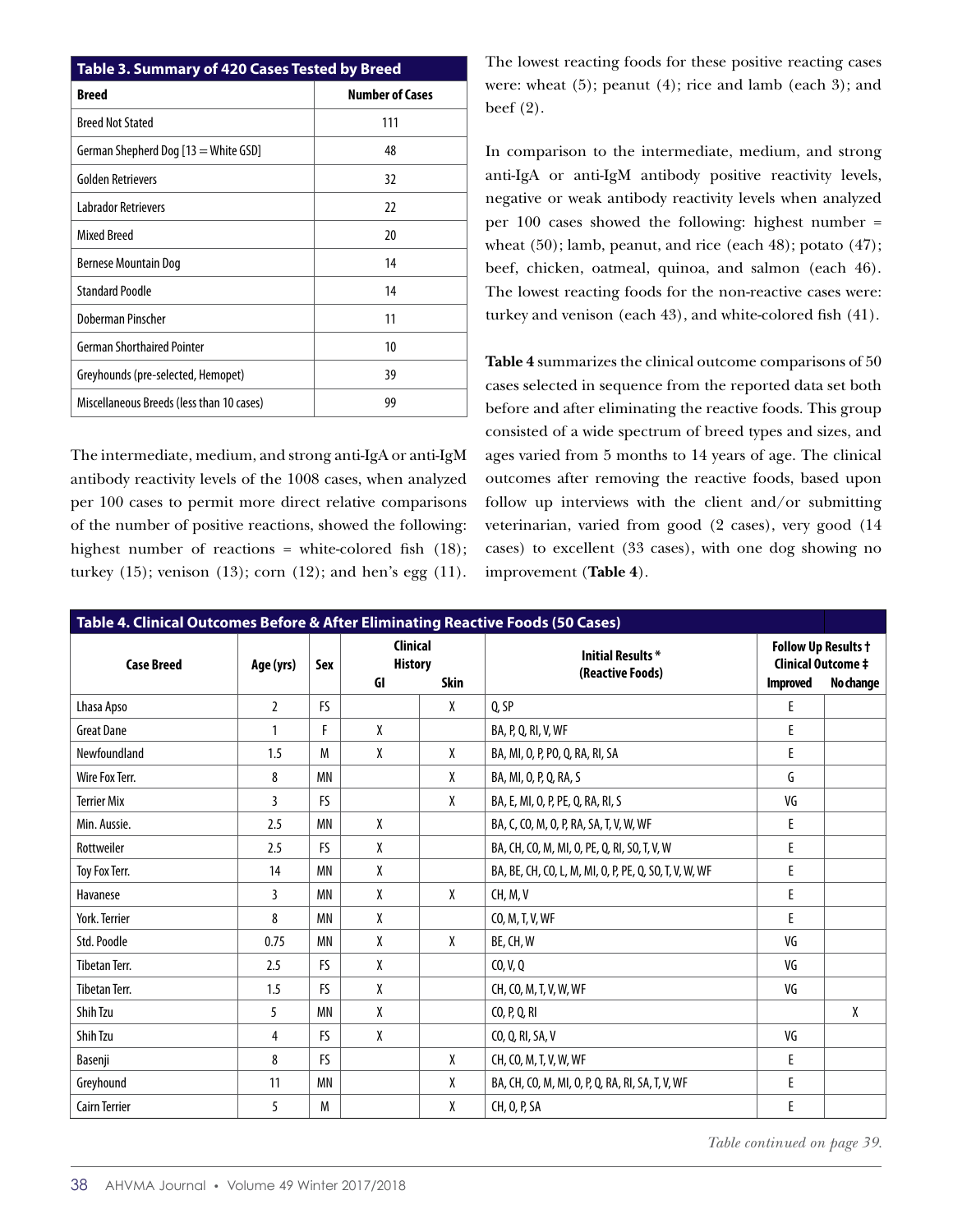| Table 4. Clinical Outcomes Before & After Eliminating Reactive Foods (50 Cases) - CONTINUED |                |           |                                                     |                      |                                                                |                                                                          |  |
|---------------------------------------------------------------------------------------------|----------------|-----------|-----------------------------------------------------|----------------------|----------------------------------------------------------------|--------------------------------------------------------------------------|--|
| <b>Case Breed</b>                                                                           | Age (yrs)      | Sex       | <b>Clinical</b><br><b>History</b><br><b>GI Skin</b> |                      | <b>Initial Results*</b><br>(Reactive Foods)                    | <b>Follow Up Results +</b><br><b>Clinical Outcome ‡</b><br>Improved No A |  |
| Greyhound                                                                                   | $\overline{4}$ | FS        | $\pmb{\chi}$                                        |                      | BA, CH, CO, M, P, RA, T, V, W, WF                              | E                                                                        |  |
| Glen of Imal Terr.                                                                          | 3.5            | FS        | χ                                                   |                      | BE, M, SO, W                                                   | E                                                                        |  |
| Labradoodle                                                                                 | 4              | M         |                                                     | X                    | BA, CH, MI, O, T, V, WF                                        | E                                                                        |  |
| <b>PONS</b>                                                                                 | 1.5            | F         | $\pmb{\chi}$                                        |                      | V                                                              | E                                                                        |  |
| Greyhound                                                                                   | 4              | FS        |                                                     | X                    | BE, CO, E, M, SO, W                                            | $\mathsf E$                                                              |  |
| <b>White Boxer</b>                                                                          | 2.5            | <b>MN</b> |                                                     | X                    | BE, CH, CO, SO, W, WF                                          | G                                                                        |  |
| York. Terrier                                                                               | 7.5            | <b>MN</b> | $\pmb{\chi}$                                        |                      | CH, CO, M, T, V, W, WF                                         | E                                                                        |  |
| Lab. Mix                                                                                    | 10.5           | FS        | $\pmb{\chi}$                                        |                      | CH, CO, E, M, MI, P, RI, T, V, W, WF                           | E                                                                        |  |
| Gr. Swiss Mtn. Dog                                                                          | 7.3            | <b>FS</b> | $\pmb{\chi}$                                        |                      | BA, BE, CO, E, LE, MI, O, P, Q, R, RI, SA, SP, V, WF           | $\mathsf E$                                                              |  |
| Belg. Tervuren                                                                              | 3.25           | M         | χ                                                   |                      | BA, BE, CH, M, O, SA, SO, T, V, W, WF                          | E                                                                        |  |
| Siberian Husky                                                                              | 8.9            | M         |                                                     | X                    | BE, CH, M, P, T, V                                             | E                                                                        |  |
| Boxer/Catahoula Leopard Dog                                                                 | 6              | FS        | χ                                                   |                      | 0, Q, RI, V, W, WF                                             | E                                                                        |  |
| <b>NSDTR</b>                                                                                | $\mathbf{1}$   | F         |                                                     | X                    | BE, CO, M, SO, W                                               | E                                                                        |  |
| Lab/Pointer                                                                                 | 12.9           | M         |                                                     |                      | MI, O, P, Q, RA, SA, V, WF                                     | VG                                                                       |  |
| Goldendoodle                                                                                | $\overline{2}$ | <b>MN</b> | $\pmb{\chi}$                                        |                      | BA, CO, LE, MI, O, P, SA, V, W, WF                             | E                                                                        |  |
| <b>Beagle Mix</b>                                                                           | 6              | <b>MN</b> | χ                                                   |                      | V, WF                                                          | VG                                                                       |  |
| Belg. Malinois                                                                              | 1.5            | <b>MN</b> | χ                                                   | <b>PO, V, WF</b>     |                                                                | E                                                                        |  |
| Wire Fox Terr.                                                                              | 4.5            | <b>MN</b> |                                                     | χ<br>M, PO, T, V, WF |                                                                | VG                                                                       |  |
| Brittany Sp.                                                                                | 6.5            | <b>MN</b> | $\pmb{\chi}$                                        |                      | CH, CO, M, T, V, WF                                            | E                                                                        |  |
| Flat Coat Retr.                                                                             | 7.7            | <b>MN</b> | χ                                                   |                      | BA, D, E, LE, M, MI, O, PE, PO, Q, RI, SA, SO, SP, T, V, W, WF | E                                                                        |  |
| York. Terrier                                                                               | 4.9            | MN        | χ                                                   |                      | CH, T, V, WF                                                   | E                                                                        |  |
| <b>French Bulldog</b>                                                                       | 0.45           | M         | $\pmb{\chi}$                                        | X                    | BA, D, LE, M, MI, O, P, PE, PO, RA, RI, SA, T, V, W, WF        | E                                                                        |  |
| <b>German Shepherd</b>                                                                      | 3.75           | <b>MN</b> |                                                     | X                    | CH, CO, E, M, MI, O, PE, PO, RA, SA, T, V, W, WF               | VG                                                                       |  |
| Golden Retr.                                                                                | 7              | <b>FS</b> | X                                                   | χ                    | CH, CO, M, SO, T, V, W, WF                                     | VG                                                                       |  |
| <b>Irish Setter</b>                                                                         | 11             | <b>MN</b> |                                                     | χ                    | CH, CO, MI, O, P, PO, Q, RA, SA, V, W, WF                      | E                                                                        |  |
| <b>Irish Setter</b>                                                                         | 9              | M         | χ                                                   | χ                    | BA, CH, CO, LE, T, V                                           | VG                                                                       |  |
| German Shepherd                                                                             | 2.6            | FS        | $\pmb{\chi}$                                        |                      | WF                                                             | VG                                                                       |  |
| Scottish Terr.                                                                              | 1.5            | FS        |                                                     | χ                    | CO, E, LE, O, Q, RA, T, WF                                     | VG                                                                       |  |
| Eng. Bulldog                                                                                | 2              | M         | χ                                                   | X                    | BE, CH, CO, PO, RA, SA, T, V, W                                | E.                                                                       |  |
| <b>Border Collie</b>                                                                        | 9.5            | ΜN        | χ                                                   |                      | E, SP, T, V                                                    | VG                                                                       |  |
| Bernese Mtn. Dog                                                                            | 3.25           | F         | $\pmb{\chi}$                                        | χ                    | BE, CH, CO, MI, P, RI, SO, T, V, W, WF                         | E                                                                        |  |
| Golden Retr.                                                                                | 5.75           | M         | $\pmb{\chi}$                                        |                      | BA, CH, CO, M, SO, T, V, W, WF                                 | E                                                                        |  |

 $*BA =$  barley, BE  $=$  beef, CH  $=$  chicken, CO  $=$  corn, D  $=$  duck, E  $=$  egg, L  $=$  lamb, LE  $=$  lentil, M  $=$  milk, MI  $=$  millet, O  $=$  oatmeal, PE  $=$  peanut, PO  $=$  pork, P  $=$  potato, Q  $=$ quinoa,  $R =$ rabbit,  $R$  = rice,  $SA =$ salmon,  $SO =$ soy,  $SP =$ sweet potato,  $T =$ turkey,  $V =$ venison, and  $W =$ wheat, WF = white-colored fish.

 $*$ † Reactive Foods Removed. ‡ E = excellent, VG = very good, G = good,  $\Delta$  = change

**Table 5** describes results for the 15 cases for which salivary food diagnostic testing was repeated by the owners several months later. Owners of the other cases from **Table 4** elected not to retest their dogs because they stated them to be clinically improved upon removing the prior reactive foods from the diet. A variety of breeds and dog sizes were represented here with ages varying from 10 months to 8.75

years. The follow up saliva-based food test results and clinical outcomes, based again upon follow up interviews with the client and/or submitting veterinarian, varied from very good (5 cases) to excellent (10 cases). The initially reactive foods were mostly non-reactive on retesting, although some newly reactive foods also were identified upon retesting.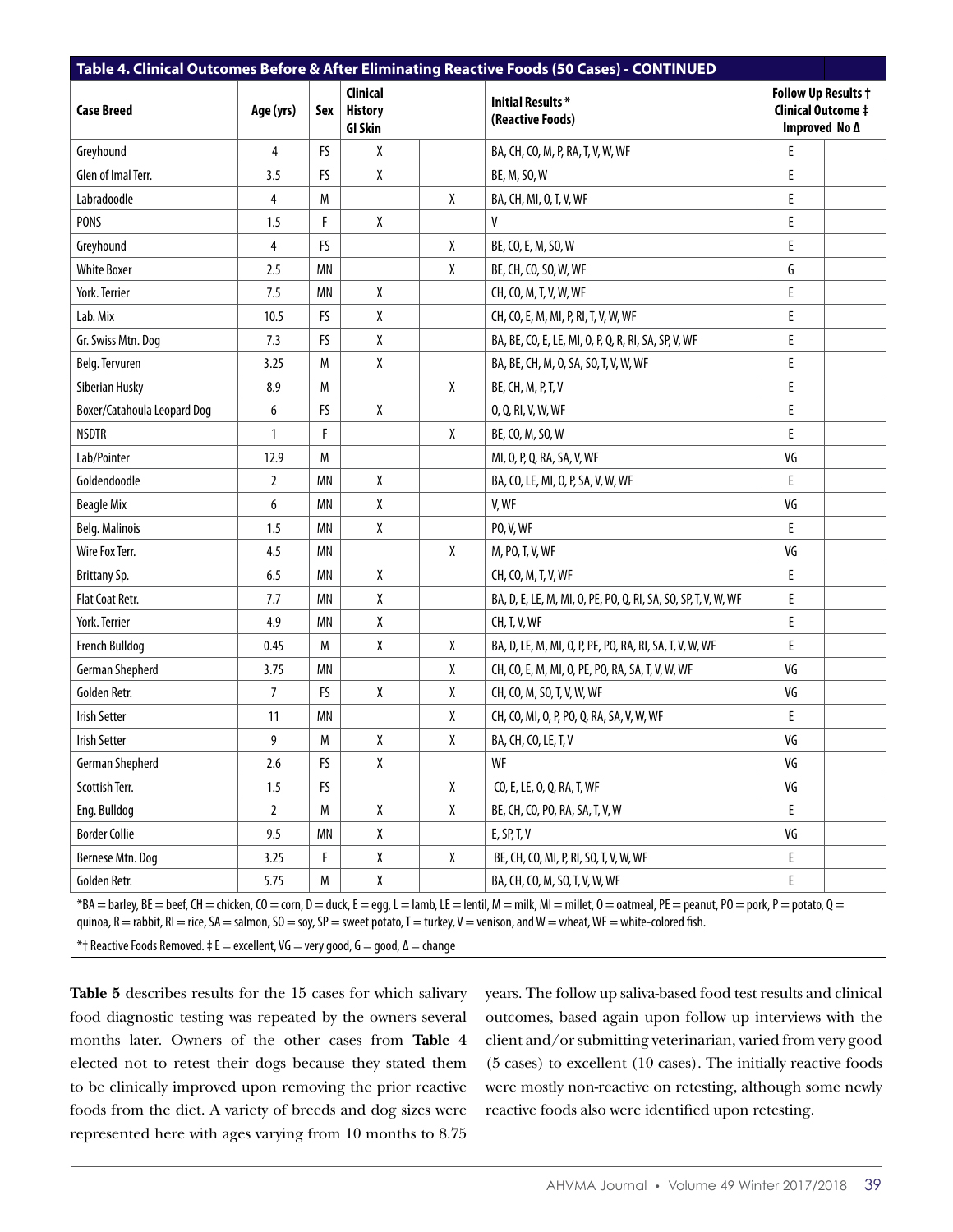| Table 5. Initial and Follow Up Test Results After Eliminating Reactive Foods (15 Cases) |                |           |                                              |   |                                                                                          |                                                            |                             |  |  |
|-----------------------------------------------------------------------------------------|----------------|-----------|----------------------------------------------|---|------------------------------------------------------------------------------------------|------------------------------------------------------------|-----------------------------|--|--|
| <b>Case Breed</b>                                                                       | Age<br>(yrs)   | Sex       | Clinical<br><b>History</b><br><b>GI Skin</b> |   | <b>Initial Results*</b><br>(Reactive Foods)                                              | Follow Up Results +<br>(Reactive Foods)                    | <b>Clinical</b><br>Outcome‡ |  |  |
| <b>Boston Terrier</b>                                                                   | 8.7            | М         |                                              | X | BE, CH, CO, M, SO, T, W                                                                  | CH.T                                                       | VG                          |  |  |
| <b>Boston Terrier</b>                                                                   | 6              | М         |                                              | X | BA, CH, CO, M, O, P, T, V, W, WF                                                         | BE                                                         | E                           |  |  |
| German Shepherd                                                                         | 3              | М         | χ                                            | X | BE, CH, E, Q, RA, SA, T, V                                                               | BE, CH, CO, M, PO, T, V, WF                                | E                           |  |  |
| German Shepherd                                                                         | 5              | <b>FS</b> | χ                                            | X | BE, CO, M, SO, W                                                                         | CO, E, M, MI, SA, WF                                       | E                           |  |  |
| <b>Irish Setter</b>                                                                     | 5              | М         | X                                            |   | BA, CH, CO, E, M, MI, O, PE, PO, P, Q, RA, RI, SA, SO, T, V, W, WF                       | BA, BE, CO, D, LE, M, O, PE, PO, P, Q, RI, SO, T, V, W, WF | E                           |  |  |
| <b>Border Collie X</b>                                                                  | 0.8            | FS        | X                                            |   | BA, BE. CH, CO, D, E, LE, M, MI, O, PE, PO, P, Q, RA, RI, SA, SO, SP,<br>T, V, W, WF     | CH, CO, T, WF                                              | E                           |  |  |
| Gr. Dane/Dogo                                                                           | 3.75           | M         | χ                                            |   | BA, BE, CH, CO, D, E, LA, LE, M, MI, O, PE, PO, P, O, RA, RI, SA, SO,<br>SP, T, V, W, WF | BA, E, LE, MI, O, PE, PO, O, RA, RI, SA, SP                |                             |  |  |
| Labrador Retr.                                                                          | 4.25           | <b>MN</b> |                                              | X | CO, T, V                                                                                 | T, WF                                                      | VG                          |  |  |
| Doberman Pin.                                                                           | 5.5            | <b>FS</b> | χ                                            |   | CO, M, SO, T, V, WF                                                                      | V.WF                                                       | E                           |  |  |
| Min. Poodle                                                                             | 6.5            | М         | χ                                            |   | BE, M, W                                                                                 | V.WF                                                       | VG                          |  |  |
| Glen of Imal Terr.                                                                      | 3.5            | <b>FS</b> | χ                                            |   | BE, M, SO, W                                                                             | None                                                       | E                           |  |  |
| <b>Basset Hound</b>                                                                     | 7.75           | F         | X                                            | X | CO, E, LE, M, MI, P, RI, SP, T, V, W                                                     | BE, M, W                                                   | E                           |  |  |
| <b>English Setter</b>                                                                   | $\overline{7}$ | М         | χ                                            |   | BE, M, W §                                                                               | CH, CO, M, MI, O, SO, T, V, W, WF                          | VG                          |  |  |
| <b>English Setter</b>                                                                   | 7              | FS.       | χ                                            |   | BE, M, W §                                                                               | CH, CO, M, O, SO, T, V, W, WF                              | VG                          |  |  |
| <b>NSDTR</b>                                                                            | $\overline{2}$ | FS.       |                                              | X | CH, MI, SO, V, WF                                                                        | CO, WF                                                     | E                           |  |  |

 $*BA =$  barley, BE = beef, CH = chicken, CO = corn, D = duck, E = egg, L = lamb, LE = lentil, M = milk, MI = millet, O = oatmeal, PE = peanut, PO = pork, P = potato,  $Q =$  quinoa,  $R =$  rabbit,  $R$  = rice,  $SA =$  salmon,  $SO =$  soy,  $SP =$  sweet potato,  $T =$  turkey,  $V =$  venison, and  $W =$  wheat, WF  $=$  white-colored fish. † Reactive Foods Removed; then 2-6 months retesting, reactions were lower or negative. ‡ E = excellent, VG = very good § Only 6 foods tested (BE, CO, E, M, SO, W)

**Figures 2 and 3** illustrate the physical differences in 2 dogs shown before and after offending foods identified by the saliva testing had been removed from their diets. These remarkable beneficial effects were clearly seen within 2 weeks of the diet changes, and the original issues were completely resolved within a month.

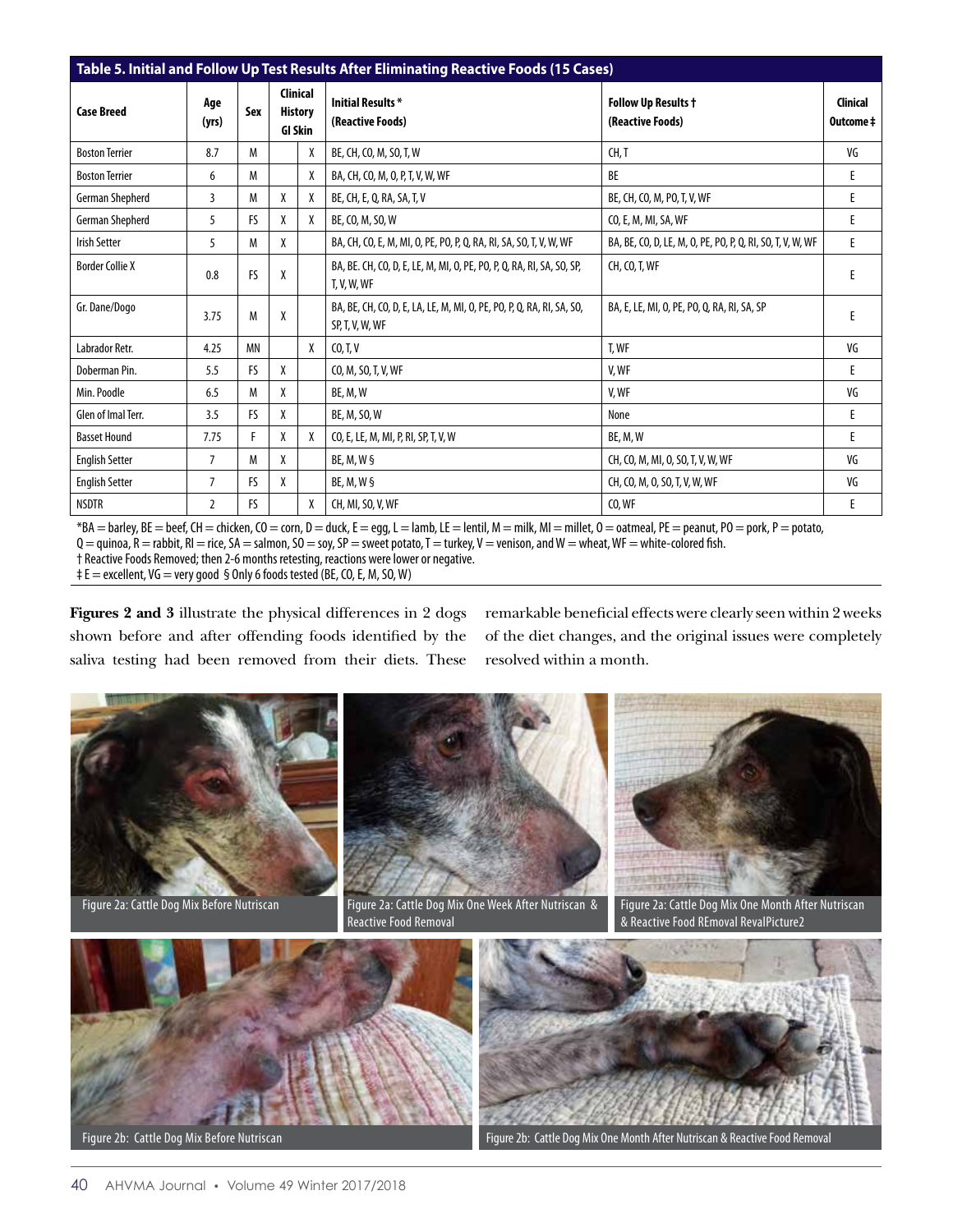

Figure 3a: Aussie Before Nutriscan



Figure 3b Aussie Skin & Muscle Before Nutriscan

## **Discussion**

Saliva is a source of body fluid for detection of an immune response to bacterial, food, and other antigens present in the oral cavity and GI tract (1, 7–9, 11, 12). Indeed, salivary antibody induction has been widely used as a model system to study secretory responses to ingested material, primarily because saliva secretion is simple and easy to collect and analyze (1–3, 7, 12–14).

The results presented here using a novel saliva-based test which quantified the IgA and IgM antibody responses to 24 affinity-purified food antigens convincingly demonstrated the clinical predictability, utility, and efficacy of the assay (**Tables 4 and 5; Figures 2 and 3**). As shown in Table 5, the assay was repeated once more in 15 cases, 2–6 months after the identified offending foods had been completely removed from the diet. In each case, the clinical outcome was stated to be very good (5 cases) and excellent (10 cases). Even though some of the initially reactive foods were still quantified as reactive on retesting (at or above 11.5 units/mL), the degree of reactivity was lower. It is interesting that on repeat testing, some other food antigens were quantified as reactive, suggesting that these dogs could be especially prone to developing food intolerances. Several possible explanations for the ongoing but lowered reactivity of initially reactive



Figure 3a Aussie Before Nutriscan



Figure 3b Aussie After Nutrscan & Reactive Food Removal

food antigens and the appearance of additional reactive foods include: initial reactions were actually to residues in the flesh from what the meat or fish ate before becoming a food source; and reactive foods were still present albeit it in presumed smaller amounts in supplements the dog still ate, such as chicken fat, cornstarch, and fish oils (1, 2, 15–18).

Food intolerance is stated to be the third most commonly recognized syndrome in dogs after flea bite sensitivity and atopy (inhalant allergy), and food intolerance makes up an estimated 10–15% of all allergic skin disease (3). It mimics other skin syndromes. Food intolerance is stated to have no age, sex, or breed predilection, although clinical experience indicates that it can be familial (2, 3). In the author's experience, most affected animals had been eating the offending foods for more than 2 years; the major complaint of their owners was bilateral pruritus, and there was often otitis externa. Secondary skin disease such as seborrhea (both dry or oily) and pyoderma was also common (2, 3).

Delayed food sensitivities in people are extremely common and can be manifested by GI, neurological, pulmonary, dermatologic, ear, nose, throat, musculoskeletal, genitourinary, cardiovascular, and endocrine problems (7, 8). For dogs, in addition to the commonly observed GI tract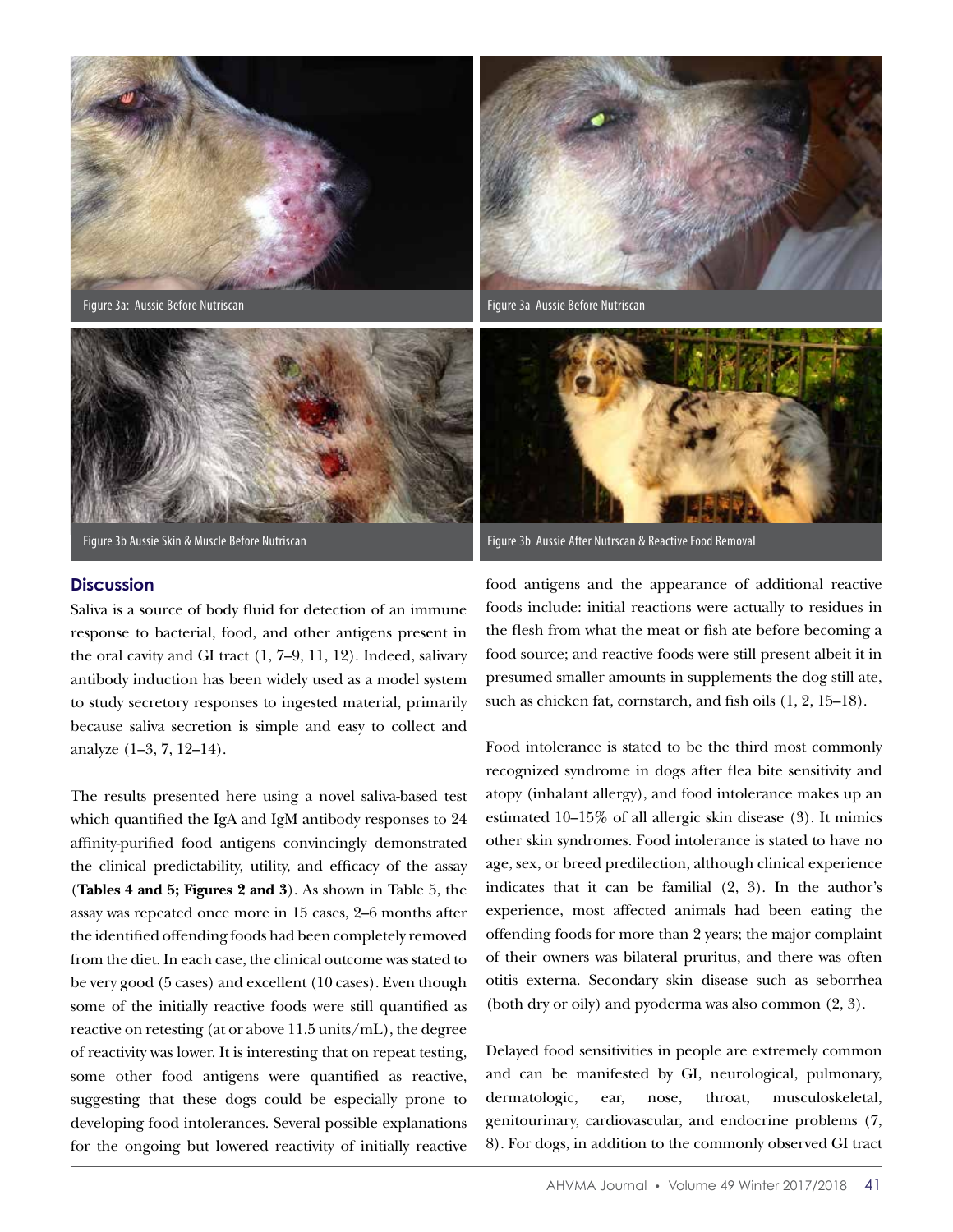signs of food sensitivity, the skin is frequently a concurrent or alternate tissue target (1–3).

serum IgE and IgG antibody testing and clinical experience in resolving disease in both humans and dogs (25–34).

Creating a healthy acid-base balance within tissues through optimal nutrition should be the goal of case management and therapy (19). When eaten, different foods produce varying metabolic waste products and by-products. Most foods are acid-forming, with the exception of nuts and seeds, so that when people and animals eat more nuts and seeds, the dietary by-products are alkaline and promote health and prevent disease (19–21). Changing the proportions of macro-nutrients and micronutrients in different nutrient and food products is important in obtaining the right tissue and gut balance (4, 19). To be effective, diets ideally need to be individualized using nutrigenomic principles (2, 4, 20–23). Studies have indicated that specialized nutrient intake extends and improves life, delays onset and slows progression of disease, and enhances the quality of life of animals (2, 4, 20, 24).

Avoiding additives and supplements, as well as avoiding frequent switching from diet to diet, is important too, as up to 20% of cases have concurrent other GI tract issues (2–4). Some canine cases have swollen peripheral lymph nodes, although this sign is more common in affected cats. Affected pets may exhibit tension-fatigue, malaise, and dullness. Effects are usually non-seasonal, and the primary disorder is poorly responsive to steroids (3).

The so-called "gold standard" for food sensitivity or intolerance until now has been either diet elimination trials for 3–12 weeks, micronized or hydrolysed prescription diets, skin patch testing considered by clients to be expensive and unsightly, and allergen provocation (20–34). But, even these specialized, limited ingredient diets have been found to contain ingredients not listed on the label, and there is often poor compliance with the diet elimination trial approach (15–17, 25). The alternative diagnostic approach of performing serum allergy tests for food sensitivity is typically based on measuring IgE, IgG, and immune complexes bound to complement; these tests have high sensitivity but lower individual specificity, and measure only more immediate-type reactions (25–34). Dogs with atopic and GI tract disease have higher levels of serum IgE and IgG antibodies than normal dogs, and the antigen(s) causing the reaction is often contained in the diet (25– 27). However, there is generally poor correlation between

Immune complexes containing large food antigens enter the blood from the GI tract and then travel through the liver where most immune complexes are removed. However, if circulating immune complexes pass the liver filtering system, they may cause injury to many body tissues  $(7, 8, 1)$ 12). Malabsorption of food particles from the GI tract can also travel by lymphatic drainage to the body (4, 12). The lymph channels in the gut wall converge at the thoracic duct, which drains its contents into the large thoracic veins. This combination of antibody with complement in the blood stream becomes a circulating immune complex. Immune complexes subsequently attach to receptors on red and white blood cells. These altered cells are cleared by the body's liver or spleen (reticuloendothelial system)  $(5, 7, 8, 12)$ .

Any circulating immune complexes that are not removed by the reticuloendothelial system of the liver (or spleen) can activate the complement cascade. Individuals with more immune complexes on their red blood cells are the ones that can experience chronic food sensitivities or intolerances (5–7). Circulating immune complexes also can damage the integrity of blood vessel capillaries which in turn can trigger inflammatory events (7, 8).

Newer testing for food sensitivity has used serum, saliva or feces [j–for people only] in a simple ELISA format or other immunoassay platform (1–3, 31–35). These methods identify IgG, IgA, or immune complexes to foods in serum, and IgA or IgM antibodies to foods in saliva. As antibodies to foods usually appear in saliva several months before the GI tract diagnosis of IBD or the "leaky gut syndrome" (intestinal dysbiosis), saliva testing can thus reveal the latent or pre-clinical form of food sensitivity (1–3, 5, 7, 13, 33, 35). IgA, especially, but also IgM, are the important antibodies generated by immunological reactions and are expressed as secretory immunity in saliva, as well as other body fluids like tears, sweat, and breast milk (8, 13, 14). IgE serology has been found to offer no advantage for diagnosis when performing dietary trials because it had a sensitivity of 14%, specificity of 87%, positive predictive value of  $40\%$ , and negative predictive value of  $61\%$ (20–22). Thus, this form of serum food allergy testing is clearly inadequate for clinical diagnostic purposes.